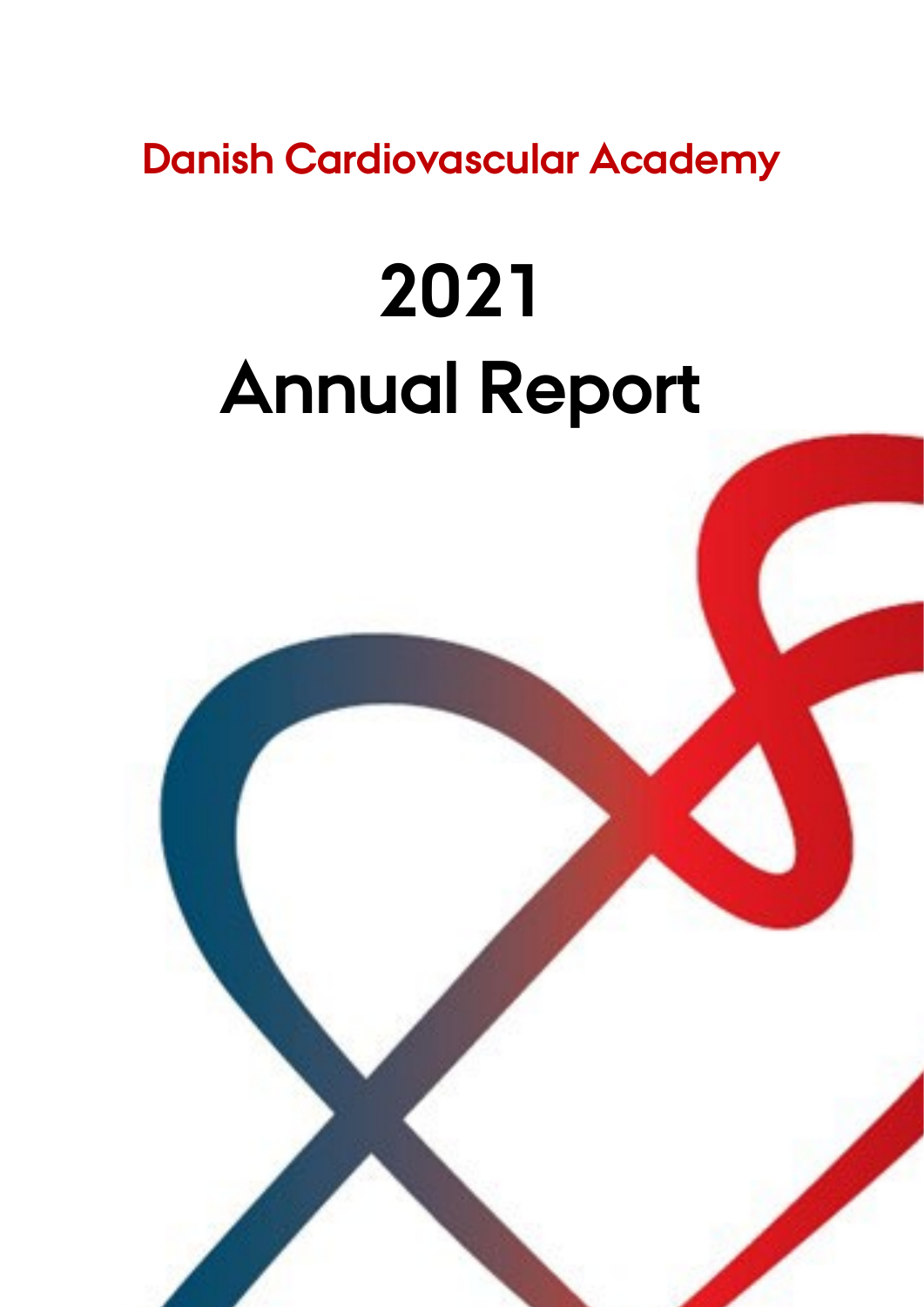

# Indhold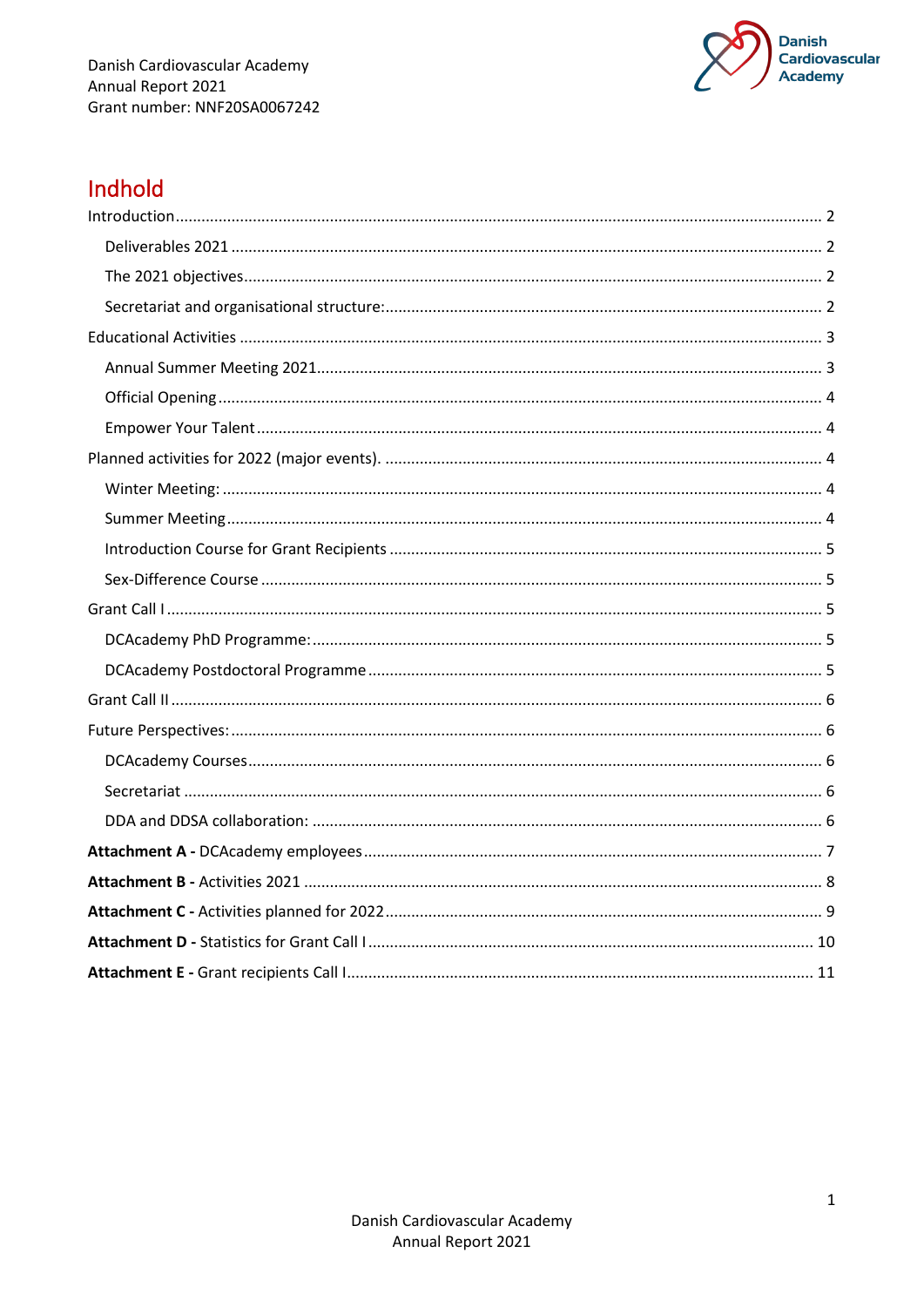

# **Annual Report 2021**

The Danish Cardiovascular Academy (DCAcademy) will in this first annual report provide a brief status on the administrative structure, an overview of the training, educational and funding activities undertaken by the Academy 2021 and the current planned activities for 2022.

# <span id="page-2-0"></span>**Introduction**

The main focus during the Academy's first year has been to establish a foundation for the Academy and to meet the deliverables outlined in the contract between the Academy, the Novo Nordic Foundation and The Danish Heart Association.

# <span id="page-2-1"></span>Deliverables 2021

As outline in the contract,

- February 2021: Recruitment of management assistant, talent and recruitment assistant, communications officer and secretary
- March 2021: Host the 1<sup>st</sup> Board of Directors meeting
- April 2021: Launch website
- May 2021: Send out 1<sup>st</sup> DCA Newsletter (4 pr. year)
- June 2021: International announcement for recruitment of visiting professors
- July 2021: IT infrastructure regarding applications established
- August 2021: Opening of call for DCA Elite scholar and fellowships
- December 2021: Announcement of grant recipients

With the deliverables as point of reference, the Executive Management team formulated a series of objectives for 2021, which should create a solid foundation for the Academy.

# <span id="page-2-2"></span>The 2021 objectives

- Establish the organisational and administrative setup
- Create awareness of the academy
- Establish a course portfolio of cardiovascular courses
- Host national courses and meetings
- Award the first PhD and Postdoctoral grants

We are extremely proud to announce that the Academy has achieved all of the 2021 objectives and as described in the following, truly outperformed the outlined deliverables.

# <span id="page-2-3"></span>Secretariat and organisational structure:

The secretariat is housed at Department of Biomedicine, Aarhus University with a hub housed at Department of Biomedical Science, University of Copenhagen. When fully staffed by February 2022, the secretariat will comprise of 2 Executive Directors, an Executive Assistant, 3 Course managers/coordinators and a communication officer. It has been pivotal for the executive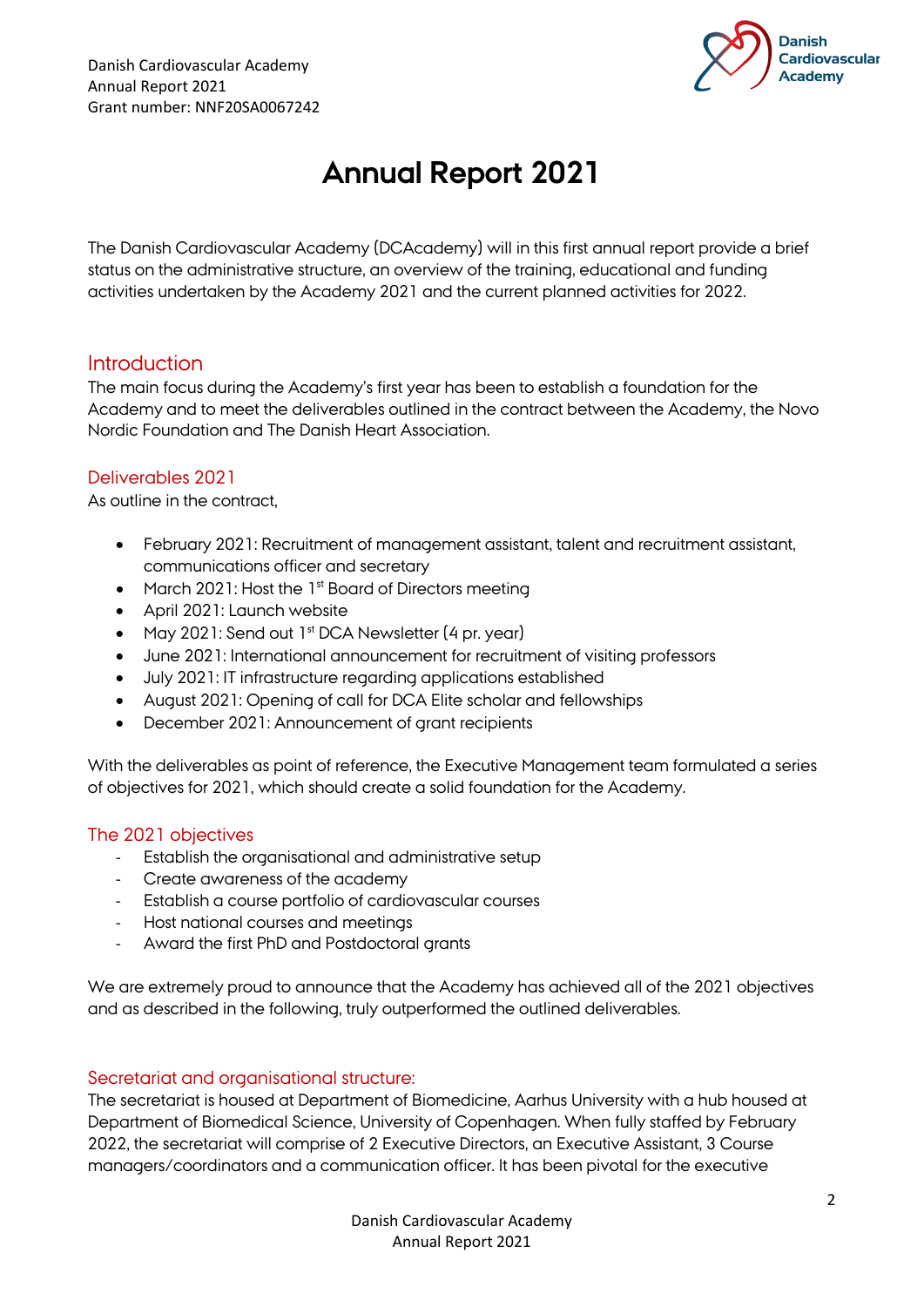

management team to put together a secretariat of different, yet relevant and synergistic, competences to ensure the Academy's ability to support the traditional scientific modus operandi, but also, and even more importantly, to be able to challenge and develop this modus into new, exciting and better ways of organising, hosting and executing events within the scientific communities. The secretariat thus includes 2 professors, a PhD-scholar in Physiology, a postdoctoral fellow in Biomedicine, a former professional windsurfer and adventure sport instructor, who also has a degree in sport science, a cand.ling.merc with expertise in scientific communication and a newly graduated cand.mag in English and Psychology. For details on the employees, please see attachment A.

The Academy has established the Board of Directors, the Grant Committee, the Training and Educational Committee, a PhD-advisory board, organizing committees for the upcoming winter and summer meetings, and are in progress of establishing an International Advisory Board. The Academy has also established a close relationship with the other Novo Nordisk Foundation supported academies, the Danish Diabetes Academy (DDA) and the newly established Danish Data Science Academy (DDSA). In our start-up phase, we have been very inspired by the DDA and their elaborate and high-end performance in terms of course portfolio and quality of courses and events. DDA has been of great help, and willing to share their knowledge and experiences with both course and event management and the administrative structure of the Academy, thus, with the help, support and inspiration from DDA, the Academy has come off to a flying start. Currently we are also creating strong ties with the newly established DDSA. We have weekly online meetings with DDA and DDSA and are sharing our experiences on how to start an academy. Together with DDA and DDSA, we are planning an NNF-Academy day in April for all Academy employees.

To create awareness of the Academy, the Executive Directors have in 2021 visited the university hospitals' cardiology departments and the major pre-clinical research groups. The focus of these visits has been to introduce the Academy and the mission and visions behind it, as well as to inform about the different grant types and the extensive training/education/meeting course portfolio. Furthermore, the Academy is committed to be present on social media platforms, such as LinkedIn, Twitter and Instagram.

# <span id="page-3-0"></span>Educational Activities

To create awareness of the Academy we set out with an ambitious educational programme. Thus, we have in 2021 hosted a total of 11 PhD-courses and events. Several of these activities have been held in collaboration with the Graduate School of Health and Medical Sciences, University of Copenhagen. In the following, we will briefly describe the highlights of the DCAcademy 2021 activities: the annual DaCRa/DCAcademy Meeting at Sandbjerg Gods in June, the official opening ceremony at Hotel d´Angleterre in collaboration with The Danish Heart Foundation, and the Empower Your Talent-course in Aarhus in November 2021.

See Attachment B for complete overview of DCAcademy 2021 activities.

# <span id="page-3-1"></span>Annual Summer Meeting 2021

The Sandbjerg meeting marked the official transition from the former DaCRA to the Danish Cardiovascular Academy as the unifying organ within the Danish cardiovascular environment. Due to Covid-19 restrictions, a restricted number of participants were allowed. However, the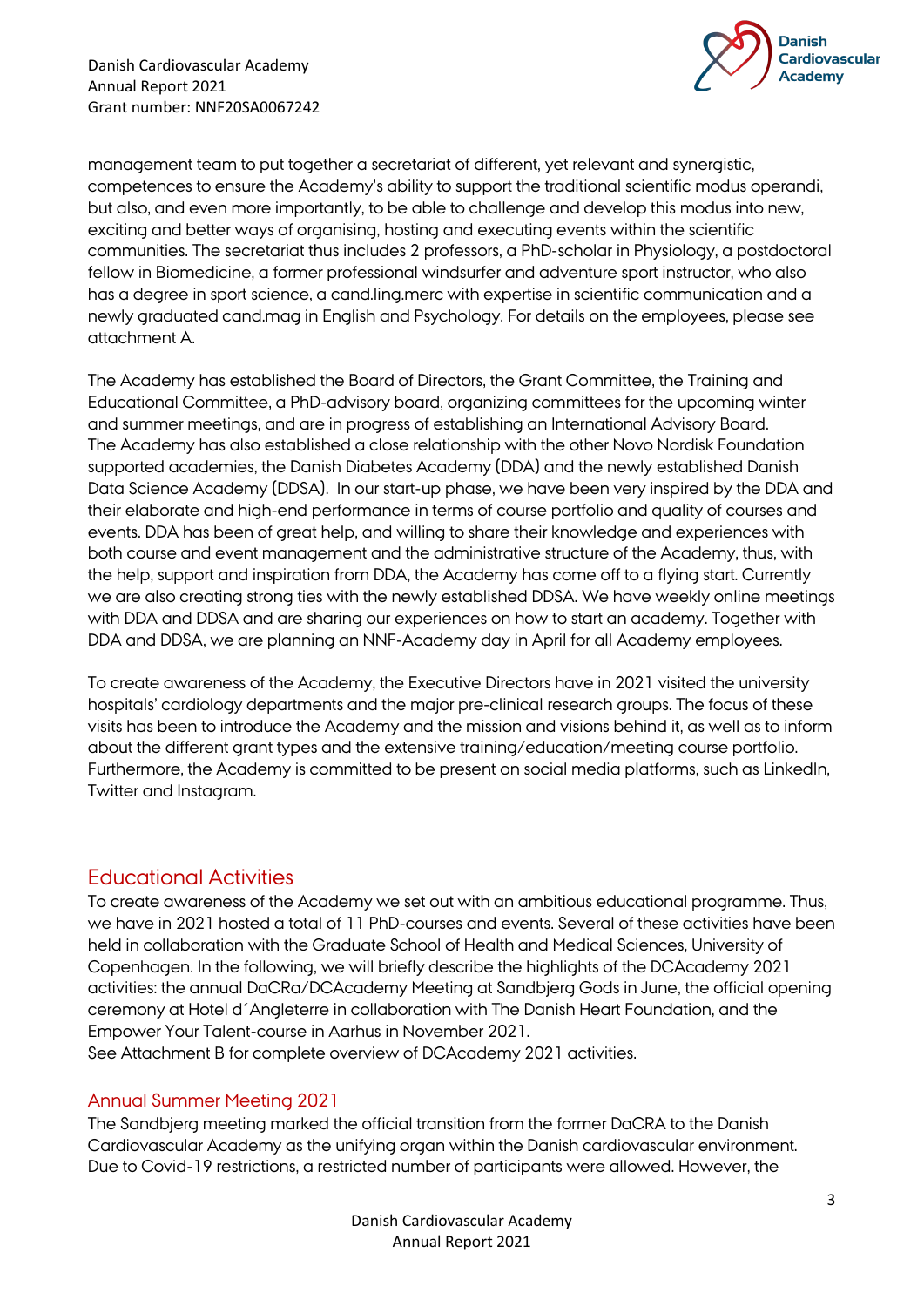Danish Cardiovascular Academy Annual Report 2021 Grant number: NNF20SA0067242



Academy gathered more than 60 participants, varying from scholar and master students to PI´s and the Senior Vice President of the Novo Nordisk Foundation. With more than 20 speakers, international participants and successful networking activities, the meeting was both an organisational success and promoted the Academy in the best possible way to the cardiovascular research communities. We further instituted a "Lifetime Achievement Award" for a unique and long-lasting contribution in Denmark to the cardiovascular field. The first recipient of the award was Professor Michael J Mulvany who has made a lifetime contribution to vascular research in Denmark.

#### <span id="page-4-0"></span>Official Opening

The official opening of the Academy was celebrated In November. In the presence of Her Royal Highness Crown Princess Mary, the Academy was declared open by Managing Director Christian Aalkjær and member of The Board of Directors and CEO of The Danish Heart Foundation, Anne Kaltoft. The ceremony was held at Hotel D´Angleterre in connection to The Danish Heart Foundations Annual prize ceremony.

#### <span id="page-4-1"></span>Empower Your Talent

In November, the Academy hosted the course Empower Your Talent. The aim of the course was to inspire participants with tools to undergo personal development, both in a private and workrelated context. To underpin the objective of creating awareness of the Academy among the Danish cardiovascular PhD and postdoctoral students, we engaged some of the most prominent speakers in Denmark. To give inspirational lectures, we invited leading cardiovascular researchers within both industry, the pre-clinical and the clinical setting. The course also included workshops on topics such a meaningfulness with philosopher Morten Albæk, "The influence of music in the brain" by Prof. Peter Vuust, and Career planning and amble time for networking and socializing.

# <span id="page-4-2"></span>Planned activities for 2022 (major events).

It is the Academy´s intention to continue the high level of activity achieved in 2021. Together with the Training Committee we have therefor outlined an ambitious course programme for 2022. Some of the highlights will be the DCAcademy Winter and Summer Meetings, the introductory courses for the first grant recipients and a three-day meeting at Sandbjerg Gods on Sex Differences with +10 international highly esteemed speakers. The highlights are briefly described in the following. For full programmes, please visit the Academy webpage. [www.dcacademy.dk.](http://www.dcacademy.dk/) For an overview of current planned 2022 activities, please see attachment C.

## <span id="page-4-3"></span>Winter Meeting:

Applicability and Global Impact of Research are the themes for the upcoming DCAcademy Winter Meeting. A four-day meeting for 32 postdoctoral fellows held in Malaga, Spain in March. Through challenge work, scientific sessions and workshops, the meeting will give the participants a broader perspective on global scientific impact and applicability of their research, as well as increase their transferable skills within publication, communication, presentation and career development.

#### <span id="page-4-4"></span>Summer Meeting

The Annual Summer Meeting is a three-day meeting in June at Hotel Sinatur Storebælt, Nyborg, with expected 150 participants from both preclinical and clinical research. The meeting is a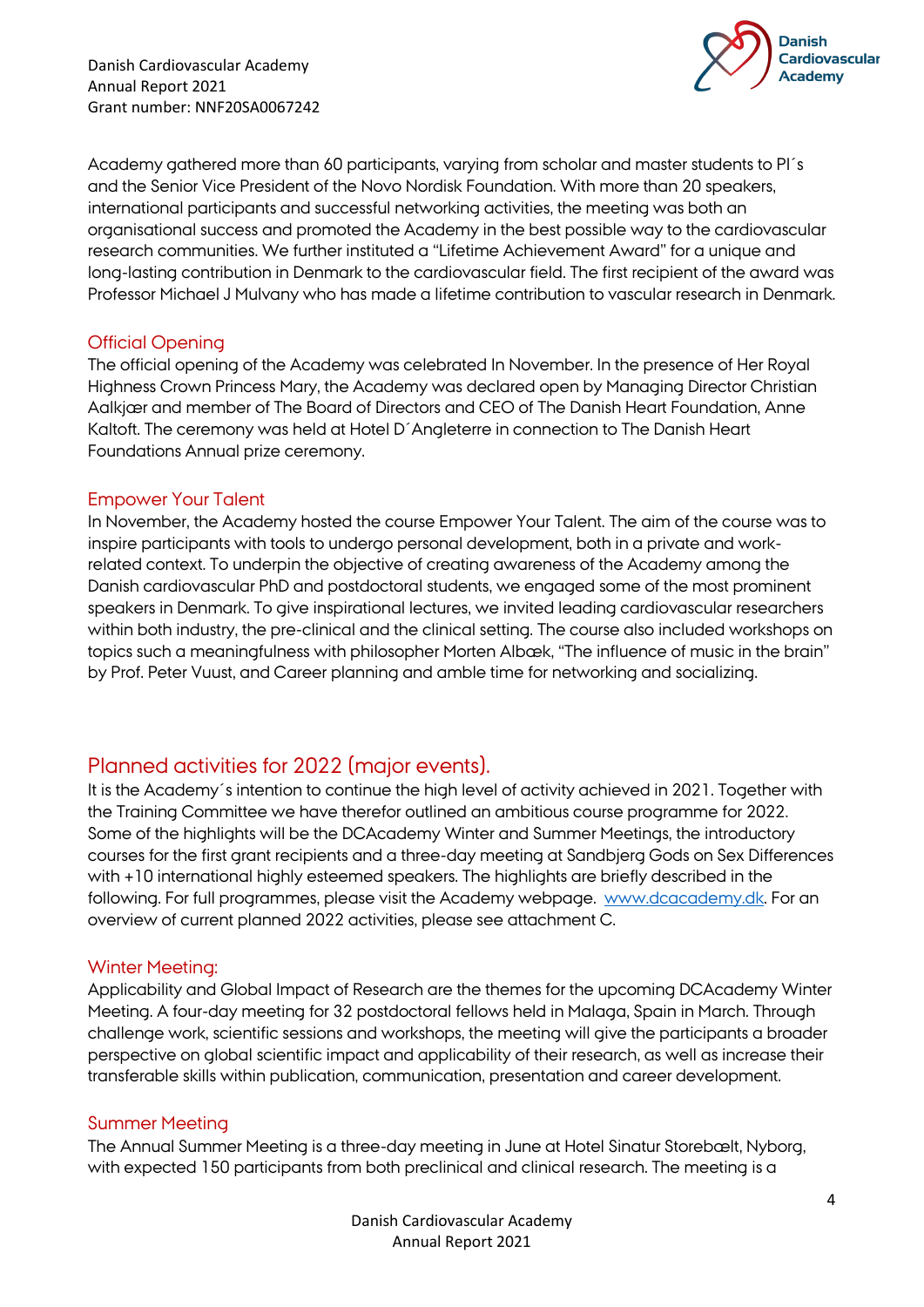Danish Cardiovascular Academy Annual Report 2021 Grant number: NNF20SA0067242



mixture of a PhD course, a scientific meeting with international speakers as well as the annual celebration of the Danish cardiovascular research environment. The meeting offers an opportunity for young researchers to present their project findings and interact with senior scientists.

# <span id="page-5-0"></span>Introduction Course for Grant Recipients

All DCAcademy grant recipients are invited to a 1 ½ -day obligatory introduction course. The course will introduce the grant holders to the Academy and to the Danish cardiovascular research environment. At this course, participants will be appointed official science ambassadors for the Danish Heart Foundation, and through mentoring circles and networking activities we aim to give the DCAcademy grant holders the best possible offset for their cardiovascular research projects.

#### <span id="page-5-1"></span>Sex-Difference Course

In September, we are organizing a three-day course on the importance of sex and gender differences in cardiovascular research. There are well known and important sex differences in the pattern of cardiovascular disease and many studies have a sex/gender bias, which may compromise the applicability of the research results. With this course, we wish to put focus on this problem. The course programme is set up by two prominent Danish researchers, one pre-clinical and one clinical researcher, with interests in sex related issues. The course is organized in collaboration with DDA and DDSA with DCAcademy as the lead organizer.

# <span id="page-5-2"></span>Grant Call I

The first DCAcademy Call for PhD and Postdoctoral grants opened in June 2021 with a deadline 10<sup>th</sup> September 2021. The Call offered a total of 12 PhD Scholarships and 8 Postdoctoral Fellowships. The call was open to projects within any field of cardiovascular research and all applications were evaluated by the independent Grant Committee. The Committee consists primarily of international experts and are thus unbiased towards the Danish research environments. We received a total of 107 applications for the 20 grants, and the success rate was similar between genders and with respect to geography. See attachment D + E for further details.

## <span id="page-5-3"></span>DCAcademy PhD Programme:

The first call offered a total of 12 scholarships. Six of these to be either 1/3 or 2/3 PhD scholarships and 6 to be full scholarships co-financed by The Danish Heart Foundation. We received a total of 68 applications. All applications were initially evaluated by three reviewers and given one score. The 24 highest ranked applications were triaged for further evaluation at the Grant Committee meeting, held in Copenhagen 2<sup>nd</sup> -3<sup>rd</sup> December. At the meeting, each application was presented for the Committee by one of the reviewers before the application was discussed and finally granted or rejected.

## <span id="page-5-4"></span>DCAcademy Postdoctoral Programme

In Call I, the Academy awarded a total of eight Postdoctoral Fellowships. Five of these were 2-year full Postdoctoral Fellowship and three were 5-year 20 % clinical Fellowship supported by the Danish Heart Foundation. All applications were assessed by the Committee and the 16 highest rated were discussed at the Grant Committee meeting.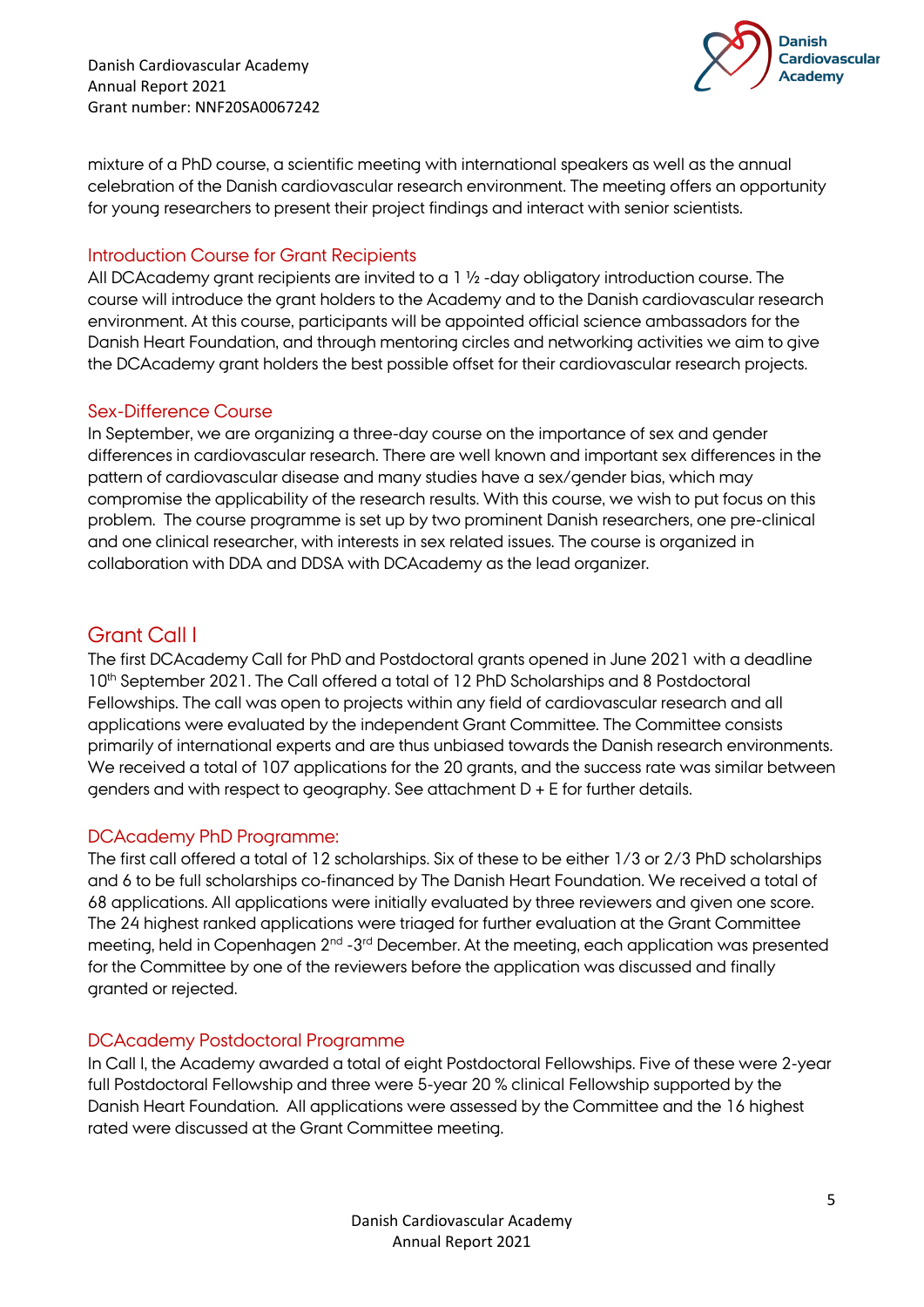Danish Cardiovascular Academy Annual Report 2021 Grant number: NNF20SA0067242



# <span id="page-6-0"></span>Grant Call II

In January 2022, we opened our second grant call. Deadline was 2. March 2022. We have received 87 applications for PhD and 51 applications for postdoctoral grants. The applications are currently undergoing review by the Grant Committee.

# <span id="page-6-1"></span>Future Perspectives:

In 2022 the Academy will continue the work to become the unifying organ within the Danish cardiovascular environment. In addition to the contractual deliverables, we have therefor outlined a number of strategic objectives and future perspectives for the main areas of the Academy.

# <span id="page-6-2"></span>DCAcademy Courses

The academy is dedicated to develop new and exciting courses underpinning the overall aim of providing excellence in training and education of young Danish researchers, but also, to increase its appeal to more senior scientists.

# <span id="page-6-3"></span>**Secretariat**

At the secretariat we will continue to strive for a working environment with focus on wellbeing for the employees by having an informal tone, interesting projects and meaningful tasks.

## <span id="page-6-4"></span>DDA and DDSA collaboration:

At the Academy we would like to nurture our close collaborations with DDA and DDSA with focus on areas with the potential to generate synergies. This could be a shared online platform for pod cast and video-lectures. Preferably hosted by NNF and be supported by a professional production company. We are also discussing the possibility of a the Academies in collaboration, and together with NNF, hosting an international conference in Copenhagen on CardioMetabolics in 2025, with 2,500 participants.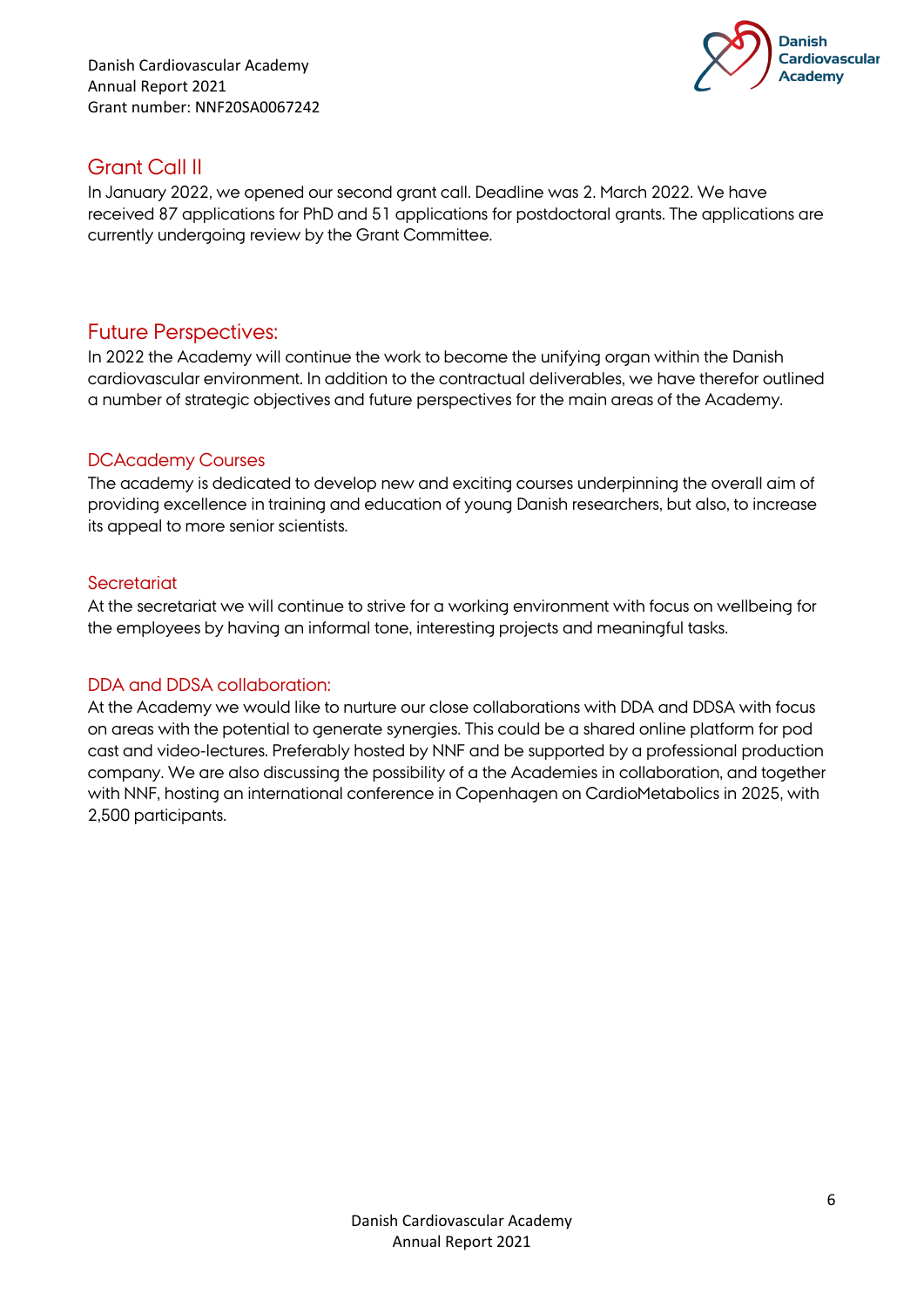

# <span id="page-7-0"></span>**Attachment A -** DCAcademy employees

# **Executive Managing Director:** Christian Aalkjær

**Background:** Dr.Med., PhD, MD, Professor in Physiology at Copenhagen and Aarhus University. President of the Society for Microcirculation **Main tasks:** Responsible for the over all performance of the Academy, it´s operation and strategy.

# **Executive Training Director:** Thomas Jespersen,

**Background:** Dr. Med., PhD, MSc Professor in Biophysics of Cardiac Arrhythmia **Main tasks:** Responsible for the Academies Training and Educational activities and strategy.

# **Executive Assistant, Head of Administration:** Emil Toft Brøndum,

**Background:** MSc. In Biology, Ph.D. in medicine and portfolio management. Extensive experience in administration and project management from both university and hospital. **Main tasks:** Coordinating the day-to-day operations and administration, supporting the executive directors in developing and reaching strategic goals.

# **Training Manager;** Xenia Kessler,

**Background:** Journalist, BA physical education, former professional windsurfer and adventure sport instructor and training manager at Danish Sail Union.

**Main tasks:** Responsible for development, planning and execution of training and educational activities.

## **Communication Manager;** Lene Skov Halgaard,

**Background:** cand.ling.merc., eight years of experience in dissemination of technical knowledge, **Main tasks:** responsible for branding and communication, web and social media.

## **Course Coordinator;** Marie Bach Søgaard,

**Background:** Cand. mag. In English and Psychology, experienced PhD-career event coordinator. **Main tasks:** supporting development, planning and execution of training and educational activities.

## **Course Coordinator** – CPH office; Arnela Saljic, post. doc.

**Background**: Msc.,PhD and Postdoctoral fellow at Dept. Biomedical Science, University of Copenhagen.

**Main tasks:** Planning and execution of training and educational activities in Copenhagen.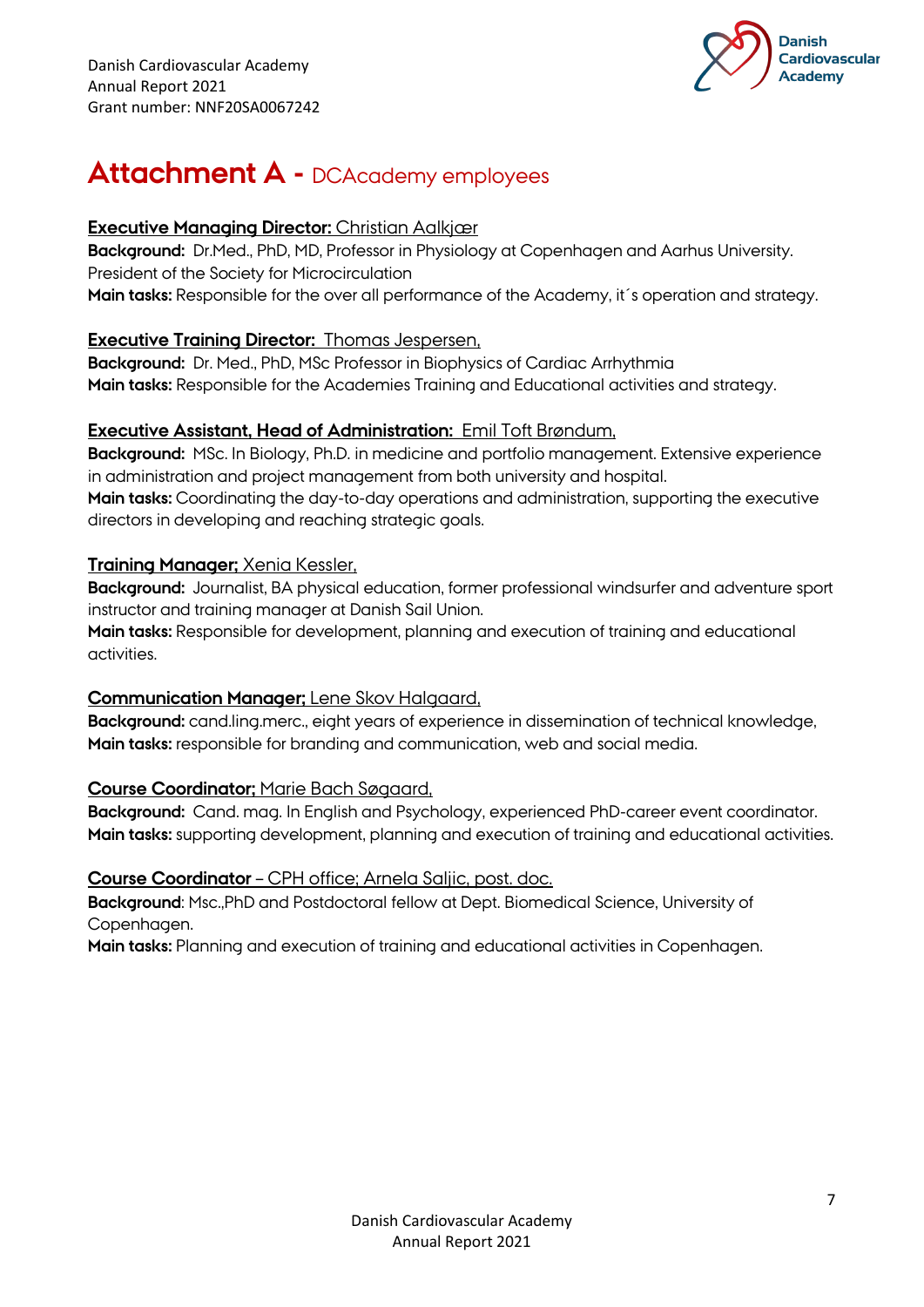



# <span id="page-8-0"></span>**Attachment B -** Activities 2021

| <b>Startdato</b>    | <b>Slutdato</b>     | Kursusnavn                                                                                                                            | <b>Universitet</b> | Lokation                                       |
|---------------------|---------------------|---------------------------------------------------------------------------------------------------------------------------------------|--------------------|------------------------------------------------|
| 06-06-<br>2021      | $08 - 06 -$<br>2021 | Sommermøde                                                                                                                            | <b>DCA</b>         | Sønderjylland                                  |
| $25 - 08 -$<br>2021 | $03 - 09 -$<br>2021 | Cardiovascular Winter School for PhDs                                                                                                 | KU                 | <b>KBH</b>                                     |
| $21 - 10 -$<br>2021 | $21 - 10 -$<br>2021 | Jepps Hybrid: "Understanding<br>pathomechanisms of cerebral small vessel<br>disease - basic and clinical research", Philip<br>Ulbrich | KU                 | Hybrid/UCPH:<br>MT15 room<br>7.15.92           |
| $28 - 10 -$<br>2021 | $28 - 10 -$<br>2021 | Kursusdag på diabetes academy kursus (3.<br>dag)                                                                                      | <b>DDA</b>         | Nyborg                                         |
| $28 - 10 -$<br>2021 | $28 - 10 -$<br>2021 | Jepps Hybrid: "Understanding the heartbeat<br>at the nanoscale", William Louch                                                        | KU                 | Hybrid/UCPH:<br><b>Faculty Club</b><br>16.6.16 |
| $01 - 11 -$<br>2021 | $28 - 10 -$<br>2021 | Registerkursus                                                                                                                        | KU                 | København                                      |
| $02 - 11 -$<br>2021 | $02 - 11 -$<br>2021 | "A multifaceted role for Pannexin 1 in<br>ischemic heart disease.", Brenda Kwak                                                       | KU                 | Hybrid/UCPH:<br><b>Faculty Club</b><br>16.6.17 |
| $11 - 11 -$<br>2021 | $12 - 11 -$<br>2021 | Empower your talent - DCAcademy elite<br>course (promo) Promokursus DCA                                                               | <b>DCA</b>         | Aarhus                                         |
| $11 - 11 -$<br>2021 | $12 - 11 -$<br>2021 | Honorary Symposium for Prof. Mary<br>Sheppards (+ hæderspris)                                                                         | KU                 | <b>KU, Maersk</b><br>Building                  |
| $25 - 11$<br>2021   | $25 - 11$<br>2021   | ArteriKlubben - SDU/OUH Symposium on<br>Artherosclerosis                                                                              | <b>OUH</b>         | Odense                                         |
| $11 - 01 -$<br>2022 | $12 - 01 -$<br>2022 | Cardiovascular Winter school                                                                                                          | KU                 | KU                                             |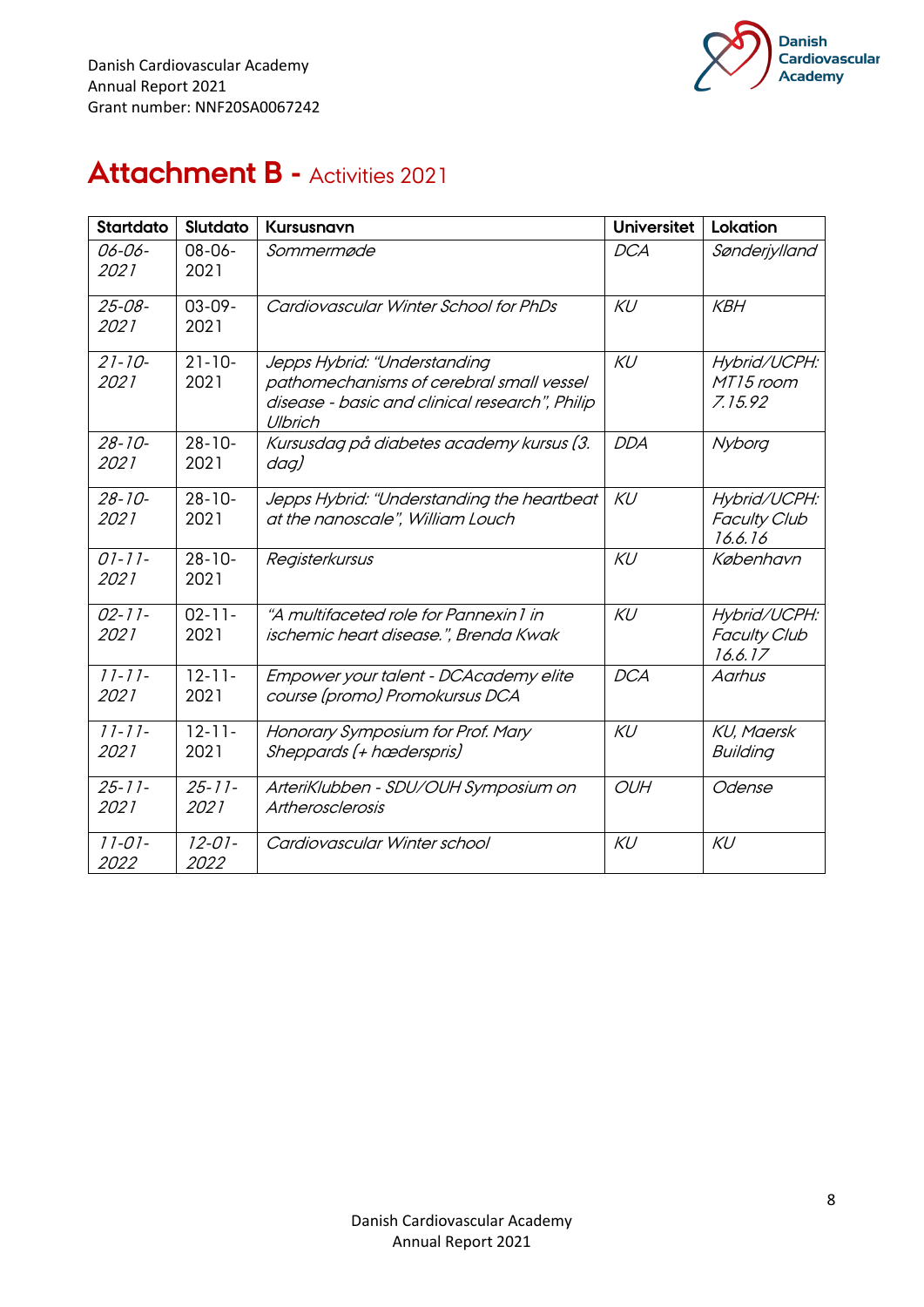

# <span id="page-9-0"></span>**Attachment C -** Activities planned for 2022

| <b>Startdato</b>      | Slutdato                 | Kursusnavn                                                                                                   | <b>Universit</b> | Lokation                                       |
|-----------------------|--------------------------|--------------------------------------------------------------------------------------------------------------|------------------|------------------------------------------------|
|                       |                          |                                                                                                              | et               |                                                |
| 11-01-2022            | 12-01-2022               | Cardiovascular Winter<br>school                                                                              | KU               | KU                                             |
| 11-02-2022            | 11-02-2022               | "Cardiac arrest survivors -<br>diagnostic workup", Bo<br>Winkel                                              | KU               | Hybrid/UCPH:<br><b>Faculty Club</b><br>16.6.18 |
| 14-02-2022            | 16-02-2022               | CMR værktøjskursus                                                                                           | KU               | København                                      |
| 24-02-2022            | 25-02-2022               | <b>EKG</b>                                                                                                   | KU               | København, RH +<br><b>UCPH</b>                 |
| 11-03-2022            | 12-03-2022               | Introkursus                                                                                                  | <b>DCA</b>       | Gl. Avernæs                                    |
| 27-03-2022            | 30-03-2022               | Winter Meeting Postdoc.                                                                                      | <b>DCA</b>       | Malaga                                         |
| 29-03-2022            | 08-04-2022               | PhD Spring School:<br><b>CARDIAC</b><br>ELECTROPHYSIOLOGY -<br><b>BASIC AND CLINICAL</b><br><b>ASPECTS</b>   | KU               | Taastrup/Panum/<br><b>RH</b>                   |
| 04-04-2022            | 08-04-2022               | <b>VASCULAR FUNCTION</b><br><b>AND ANGIOGENESIS IN</b><br><b>RELATION TO HEALTH</b><br>AND PHYSICAL ACTIVITY | KU               | Sjælland                                       |
| 20-04-2022            |                          | AU Netværksarrangement                                                                                       | AU               | <b>Skejby Sygehus</b>                          |
| 20-04-2022            | 22-04-2022               | <b>HYPERTENSION, DIABETES</b><br>AND CARDIOVASCULAR<br>DISEASE (DDA, DDSA,<br>DCA)                           | SDU              | Korsør                                         |
| 16-05-2022            | 20-05-2022               | Integrative Human<br>Cardiovascular Control                                                                  | KU               | KU                                             |
| 02-06-2022            | 04-06-2022               | <b>DCAcademy Summer</b><br>Meeting                                                                           | <b>DCA</b>       | Sinatur, Nyborg                                |
| 01-08-2022            | $\overline{0}$ 1-08-2022 | DCA Introkursus 2 /<br>program del 2 for hold I                                                              | <b>DCA</b>       | Gl. Avernæs                                    |
| 22-08-2022            | 23-08-2022               | Human Physiology in<br><b>Extreme Environments</b>                                                           | KU               | KU                                             |
| 14-09-2022            | 16-09-2022               | Sex-diff T2D                                                                                                 | AU               | Sandbjerg                                      |
| 12-10-2022            | 14-10-2022               | Metabolisme kursus                                                                                           |                  | Nyborg                                         |
| November              |                          | Empower 2.0                                                                                                  | KU               | <b>KBH</b>                                     |
| November/decem<br>ber |                          | Internationalt kursus                                                                                        |                  |                                                |
|                       |                          | Koronar fysiologi og<br>hæmodynamik                                                                          | <b>AAU</b>       | Aalborg                                        |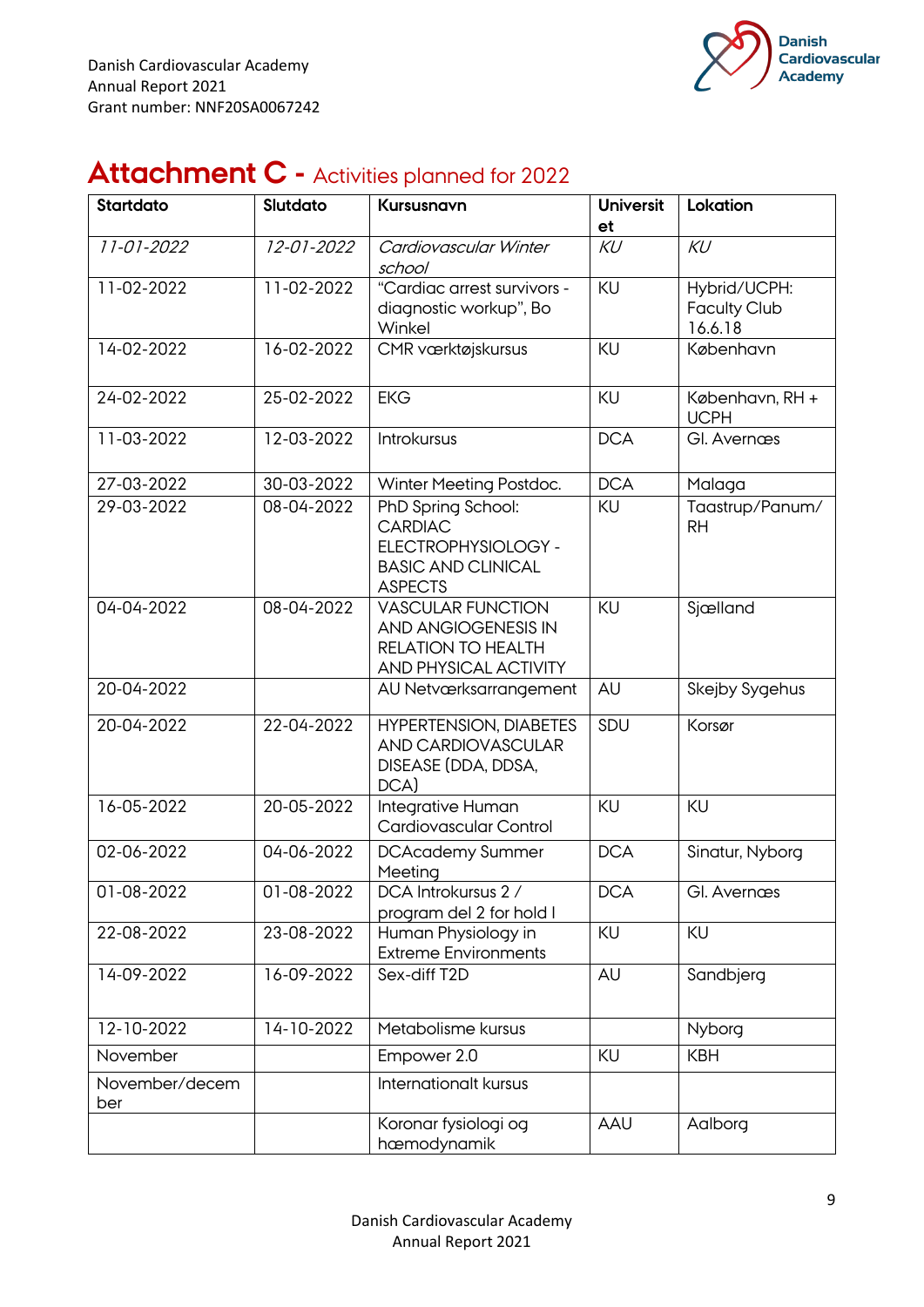

# <span id="page-10-0"></span>**Attachment D - Statistics for Grant Call I**

| <b>DCAcademy PhD Programme</b>                         | Total # applicants | # Granted                        | Succes rate |
|--------------------------------------------------------|--------------------|----------------------------------|-------------|
| KU                                                     | 37                 | 8                                | 22%         |
| AU                                                     | 19                 | $\overline{2}$                   | 11%         |
| SDU                                                    | 9                  | $\overline{2}$                   | 22%         |
| AAU                                                    | 1                  | $\overline{0}$                   | 0%          |
| <b>DTU</b>                                             | $\overline{2}$     | $\overline{0}$                   | 0%          |
| Female                                                 | 39                 | $\overline{7}$                   | 18%         |
| Male                                                   | 29                 | 5                                | 17%         |
|                                                        |                    |                                  |             |
| <b>DCAcademy Postdoctoral Programme</b>                | Total # applicants | # Granted                        | Succes rate |
| KU                                                     | 22                 | 3                                | 14%         |
| AU                                                     | 5                  | $\mathbf{1}$                     | 20%         |
| SDU                                                    | 6                  | $\overline{1}$                   | 17%         |
| AAU                                                    | 4                  | $\overline{0}$                   | 0%          |
| <b>DTU</b>                                             | $\overline{0}$     | $\overline{0}$                   | 0%          |
| Female                                                 | 23                 | 5                                | 22%         |
| Male                                                   | 16                 | 3                                | 19%         |
|                                                        |                    |                                  |             |
| <b>DCAcademy Grant Programme (total)</b>               | Total # applicants | # Granted                        | Succes rate |
| KU                                                     | 59                 | 11                               | 19%         |
| AU                                                     | 24                 | 3                                | 13%         |
| SDU                                                    | 15                 | 3                                | 20%         |
| AAU                                                    | 5                  | $\overline{0}$                   | 0%          |
| <b>DTU</b>                                             | $\overline{2}$     | $\mathbf 0$                      | 0%          |
| Female                                                 | 62                 | 12                               | 19%         |
| Male                                                   | 45                 | 8                                | 18%         |
|                                                        |                    |                                  |             |
| <b>Distribution of research areas</b>                  | Total # applicants | # Granted                        | Succes rate |
| PhD - Basic research                                   | 24                 | 5                                | 21%         |
| PhD - Clinical research                                | 35                 | $\overline{7}$                   | 20%         |
| PhD - Epidemiological research                         | 8                  | 0                                | 0%          |
| PhD - Public Health research                           | 1                  | $\overline{0}$                   | $0\%$       |
| 2-year full time postdoc<br>5-year 20% clinica postdoc | 27<br>12           | $\overline{5}$<br>$\overline{2}$ | 19%<br>17%  |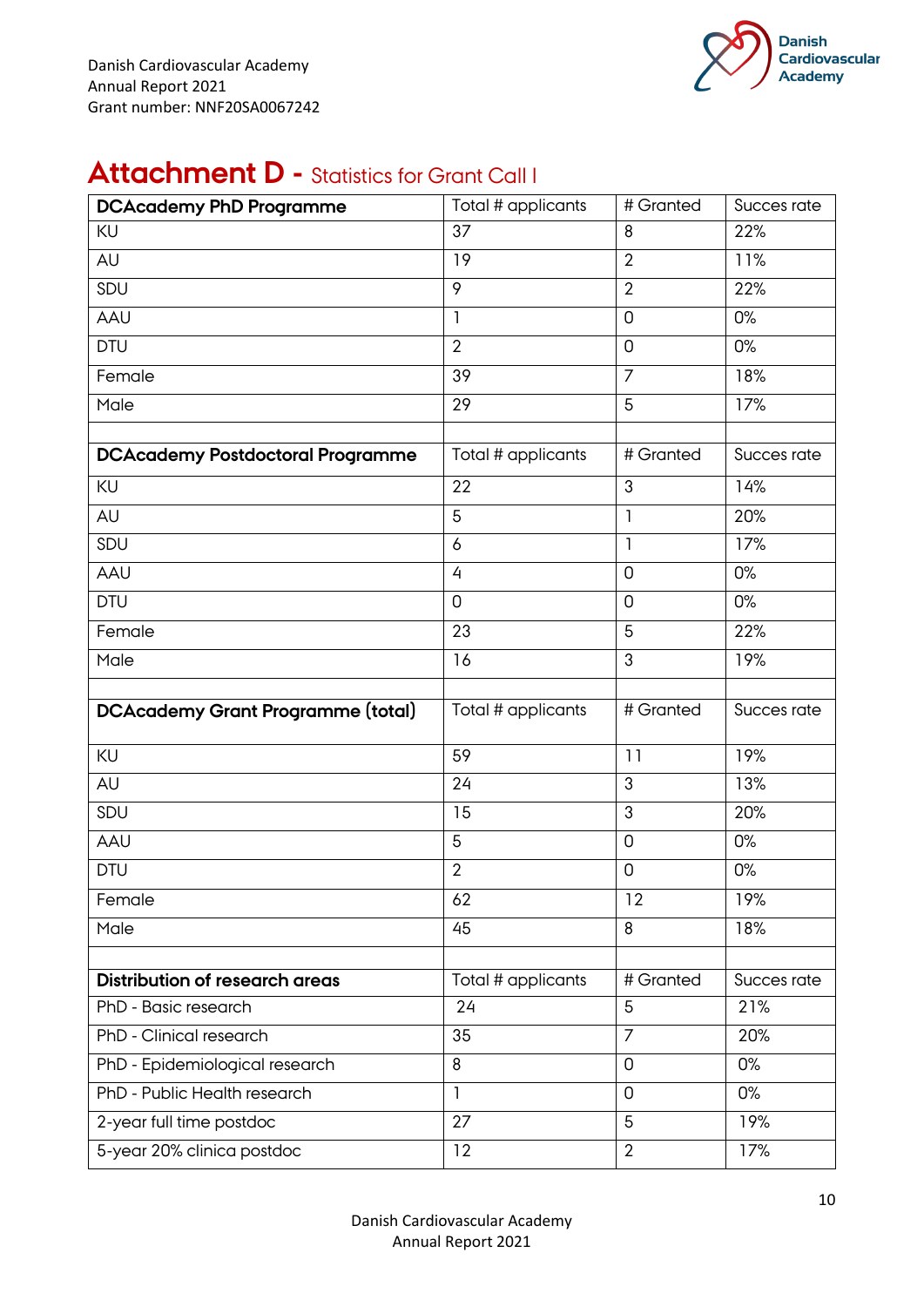

# <span id="page-11-0"></span>**Attachment E -** Grant recipients Call I

| <b>Student</b>        | <b>Gender</b> | <b>University</b> | <b>Stipend</b>  | <b>Area</b>  | <b>Title</b>                                                                         |
|-----------------------|---------------|-------------------|-----------------|--------------|--------------------------------------------------------------------------------------|
|                       |               |                   |                 |              | Investigating the role of fibroblast                                                 |
| Simon Libak           |               |                   |                 | <b>Basic</b> | activation in atrial fibrillation                                                    |
| Haugaard              | Male          | <b>UCPH</b>       | $2/3$ PhD       | research     | pathophysiology                                                                      |
| Kristoffer            |               |                   |                 | Clinical     | Influenza and the Heart: An investigation                                            |
| Grundtvig<br>Skaarup  | Male          | <b>UCPH</b>       | <b>Full PhD</b> | research     | into the acute and lasting cardiac effects<br>of influenza infection                 |
| Sandra                |               |                   |                 | <b>Basic</b> | The role of PCSK9 in kidney and                                                      |
| Hummelgaard           | Female        | AU                | $2/3$ PhD       | research     | cardiovascular diseases                                                              |
|                       |               |                   |                 |              | Coronary artery atherosclerosis and                                                  |
|                       |               |                   |                 |              | clinical consequences associated to                                                  |
|                       |               |                   |                 | Clinical     | vitamin K2 supplementation and vitamin                                               |
| Selma Hasific         | Female        | SDU               | <b>Full PhD</b> | research     | K antagonist treatment                                                               |
|                       |               |                   |                 |              | Value of lung ultrasound, chest                                                      |
|                       |               |                   |                 |              | radiographs, chest CT and artificial                                                 |
|                       |               |                   |                 |              | intelligence to diagnose acute heart                                                 |
| Kristina Cecilia      | Female        |                   | <b>Full PhD</b> | Clinical     | failure in unselected breathless patients:                                           |
| Miger                 |               | <b>UCPH</b>       |                 | research     | an interdisciplinary prospective study<br>Modern society with irregular work-,       |
|                       |               |                   |                 |              | sleep-, eating- and physical activity-                                               |
|                       |               |                   |                 |              | patterns challenges human circadian                                                  |
|                       |               |                   |                 |              | rhythm, perturbing multiple                                                          |
|                       |               |                   |                 |              | physiological functions and predisposing                                             |
| <b>Rasmus Henrik</b>  |               |                   |                 | <b>Basic</b> | to lifestyle-related cardiometabolic                                                 |
| Reeh                  | Male          | <b>UCPH</b>       | Full PhD        | research     | diseases                                                                             |
|                       |               |                   |                 |              | Fetal growth and cardiometabolic                                                     |
|                       |               |                   |                 |              | diseases - an in-depth evaluation of the                                             |
| Pauline Kromann       |               |                   |                 | <b>Basic</b> | underlying genome, transcriptome and                                                 |
| Reim                  | Female        | <b>UCPH</b>       | $2/3$ PhD       | research     | proteome                                                                             |
|                       |               |                   |                 |              | <b>Effects of Dapagliflozin on</b><br><b>EChOcardiographic Measures of CarDiac</b>   |
|                       |               |                   |                 | Clinical     | StructurE and Function in Patients with                                              |
| Katja Vu              | Female        | <b>UCPH</b>       | $2/3$ PhD       | research     | Chronic Kidney Disease (DECODE-CKD)                                                  |
|                       |               |                   |                 |              | Fishing for novel targets: Omega-3 fatty                                             |
| Katja Thorøe          |               |                   |                 | <b>Basic</b> | acid-derived metabolites reduce risk of                                              |
| Michler               | Female        | <b>UCPH</b>       | $2/3$ PhD       | research     | cardiovascular disease                                                               |
|                       |               |                   |                 |              | T1 mapping in patients with                                                          |
|                       |               |                   |                 |              | symptomatic and asymptomatic aortic                                                  |
| Katrine Aagaard       |               |                   |                 | Clinical     | stenosis before and after aortic valve                                               |
| Myhr                  | Female        | <b>UCPH</b>       | <b>Full PhD</b> | research     | replacement                                                                          |
| <b>Henrik Laurits</b> |               |                   |                 | Clinical     | Novel technologies in pacing with                                                    |
| <b>Bjerre</b>         | Male          | AU                | <b>Full PhD</b> | research     | cardiac implantable electronic devices                                               |
|                       |               |                   |                 |              | <b>Identification of Plasma Protein</b><br><b>Biomarkers Predictive of Abdominal</b> |
| Nicolai Bjødstrup     |               |                   |                 | Clinical     | Aortic Aneurysm Growth and Risk of                                                   |
| Palstrøm              | Male          | SDU               | Full PhD        | research     | Rupture                                                                              |
|                       |               |                   |                 |              |                                                                                      |